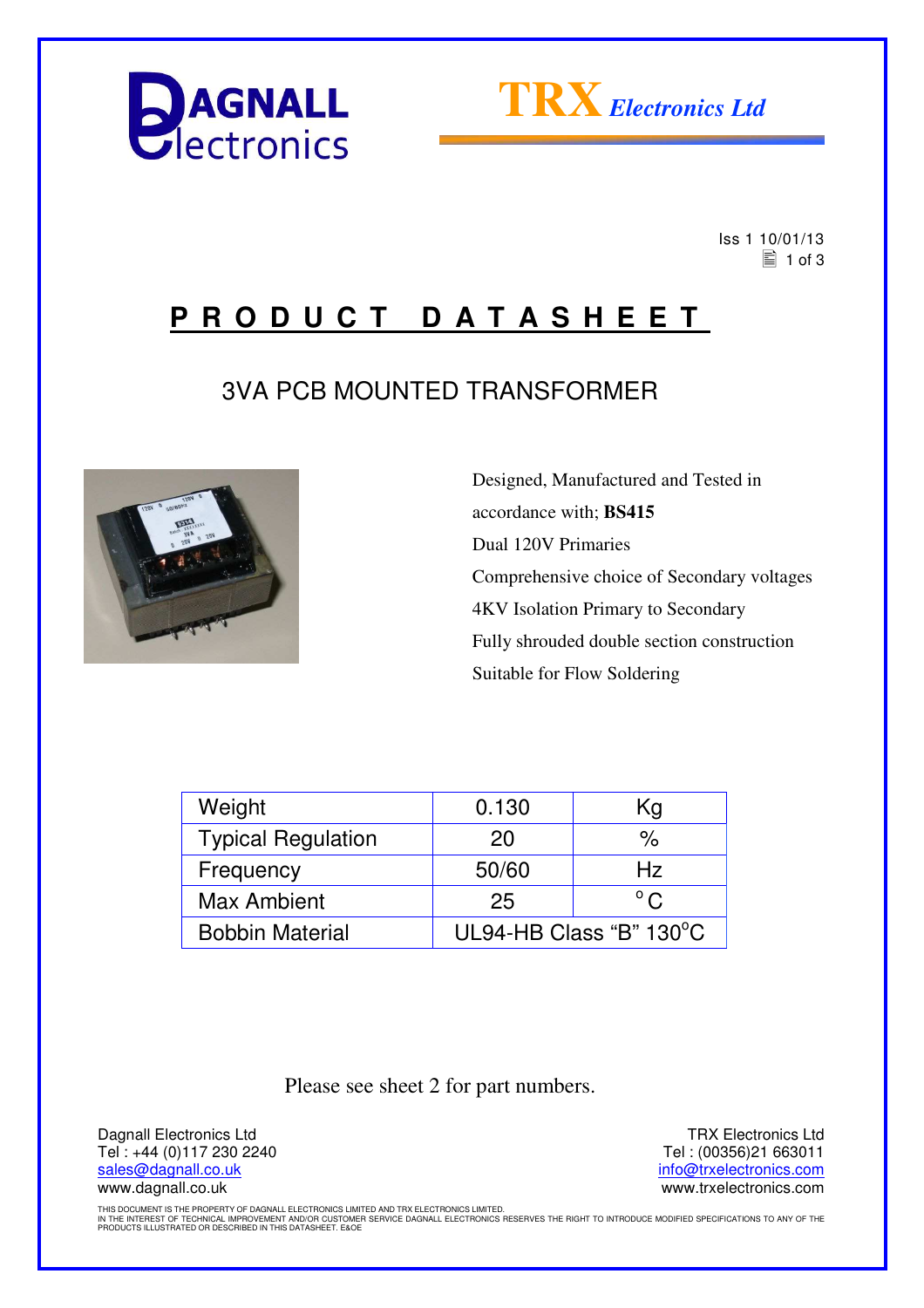



Iss 1 10/01/13  $\boxed{2}$  of 3

### Part Numbers

| Part No | Primary  | Secondary    | Recommended<br><b>Secondary Fuse</b> |
|---------|----------|--------------|--------------------------------------|
| D3606   | 120+120V | $4.5 + 4.5V$ | 0.315AT                              |
| D3607   | 120+120V | $6+6V$       | 0.25AT                               |
| D3608   | 120+120V | $9 + 9V$     | 0.160AT                              |
| D3609   | 120+120V | $12 + 12V$   | 0.125AT                              |
| D3610   | 120+120V | $15 + 15V$   | 0.10AT                               |
| D3611   | 120+120V | $20+20V$     | 0.08AT                               |
| D3612   | 120+120V | $24 + 24V$   | 0.063AT                              |

Please see sheet 3 for dimensions and pin outs.

Dagnall Electronics Ltd Tel : +44 (0)117 230 2240 sales@dagnall.co.uk www.dagnall.co.uk

TRX Electronics Ltd Tel : (00356)21 663011 info@trxelectronics.com www.trxelectronics.com

THIS DOCUMENT IS THE PROPERTY OF DAGNALL ELECTRONICS LIMITED AND TRX ELECTRONICS LIMITED.<br>IN THE INTEREST OF TECHNICAL IMPROVEMENT AND/OR CUSTOMER SERVICE DAGNALL ELECTRONICS RESERVES THE RIGHT TO INTRODUCE MODIFIED SPECIF